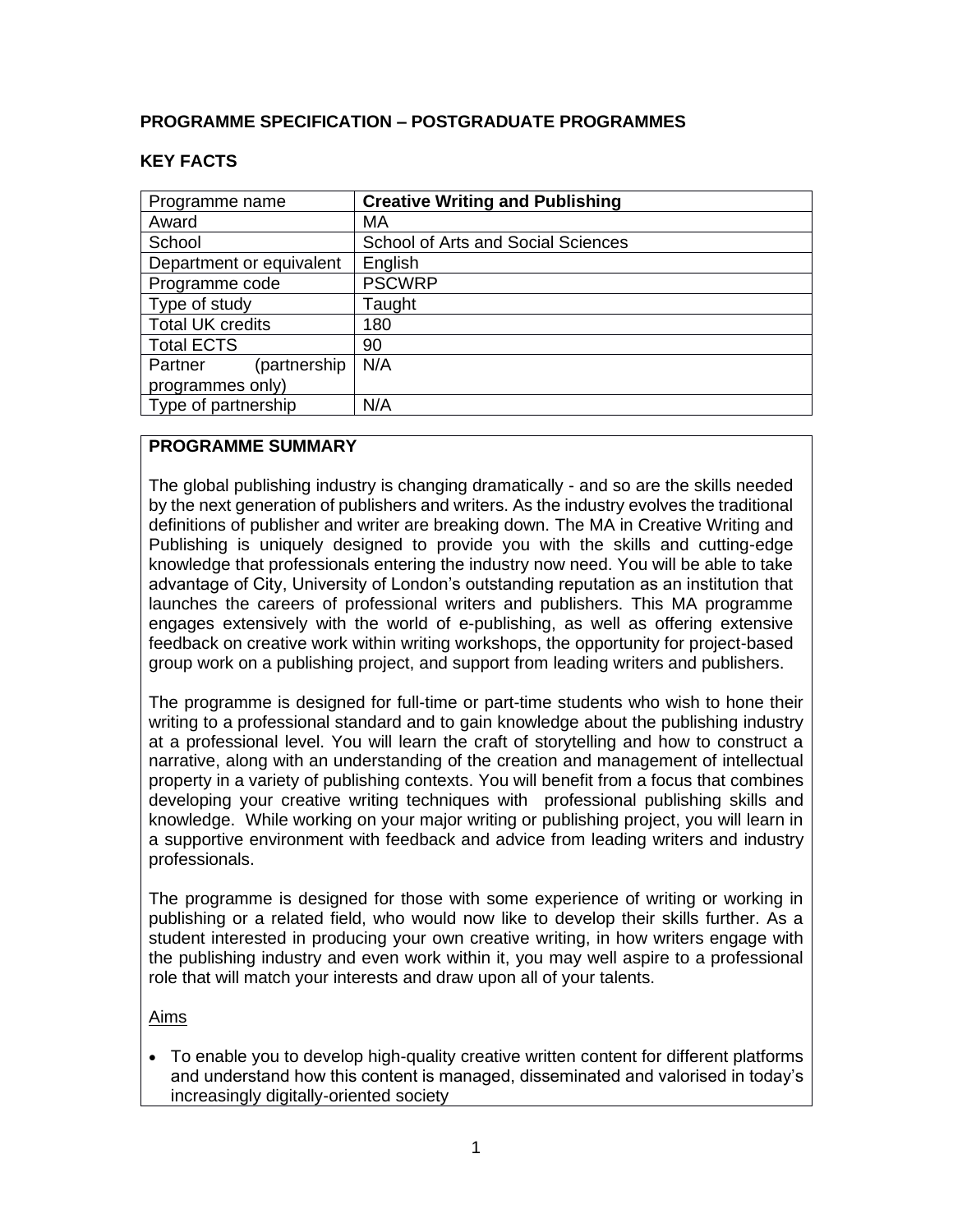- To encourage you to explore new forms of creativity where there is a synergy between writing and publishing, rather than regarding these activities as completely separate fields
- To encourage you to develop a confident, informed, broad-perspective professional attitude with an understanding of the global publishing environment and a critical awareness of its current challenges across the full range of publishing sectors
- To foster your understanding of the legal, creative and business principles of the publishing industries which embraces both print and digital publishing
- To aid you in exploring your own professional practice within both creative writing and publishing and understand how they interact
- To enable you to develop both ambition and imagination in your writing for both traditional and new platforms while acquiring a deep understanding of the publishing industry in a fast-changing environment

## Postgraduate Certificate

Following successful completion of the Postgraduate Certificate in Creative Writing and Publishing you will be able to examine the theories relating to publishing in the modern world, and synthesise and apply these to your own professional practice. You will have an understanding of different genres of writing and be able to apply this to your own writing process. You will have critical insight into problems related to contemporary digital and print publishing, and be able to solve these using a variety of relevant strategies. You will have some critical insight into problems related to narrative writing and acquire knowledge about your own practice. You will also acquire some introductory techniques in writing within your chosen genre of non-fiction.

## Postgraduate Diploma

Following successful completion of the Postgraduate Diploma in Creative Writing and Publishing, in addition to the above, you will have explored areas of intellectual or professional interest related to the publishing sector to broaden your expertise and skills. You will acquire an understanding of literary genres and gain greater experience in applying these key elements of writing and their interaction to your own writing process. You will also acquire more advanced techniques in writing within your chosen genre.

# MA

Following successful completion of the MA in Creative Writing and Publishing you will be able to demonstrate original application of knowledge in relation to publishing, and in selecting appropriate strategies for professional practice. You will acquire a deep and systematic degree of understanding of literary genres and, to a high degree, apply its key elements and their interaction to your own writing process. You will gain deep critical insight into problems related to narrative writing and acquire an extensive knowledge of your own writing practice. You will also acquire cutting edge techniques in writing within your chosen genre.

# **WHAT WILL I BE EXPECTED TO ACHIEVE?**

# **On successful completion of this programme, you will be expected to be able to:**

Knowledge and understanding: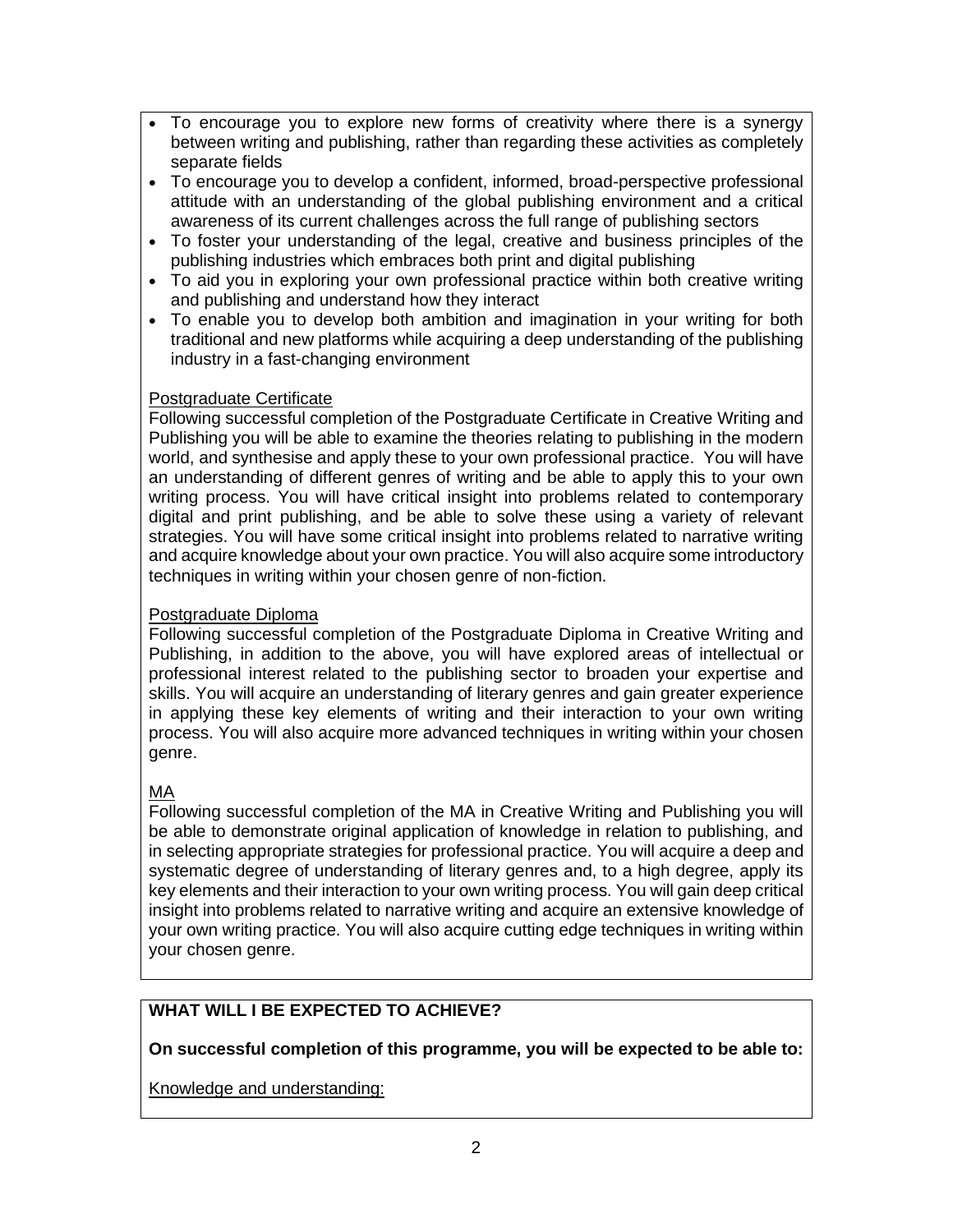- Demonstrate a deep and systematic understanding of your personal writing practice and your strengths and interests as a writer
- Acquire a comprehensive understanding of the key elements of writing within different genres
- Exhibit a critical understanding of the basic elements of storytelling including: the creation of character, the uses of dialogue, the function of setting and structure, the maintenance of narrative drive, and the centrality of perspective, voice and narrative framing
- Develop innovative insights into current challenges facing traditional and electronic publishers, informed by the forefront of both professional practice and academic research
- Develop and present publishing concepts and projects in a professional, creative and engaging style
- Develop the ability to make decisions in complex and unpredictable contexts

## Skills:

- Employ and synthesise writing techniques in ways that are both innovative and reflect an awareness of historic and current practice by analysing texts with high conceptual understanding
- Control and master narrative voice to guide and direct coherent, imaginative writing that answers the demands of your chosen genre
- Critically analyse the relationship between professional writers within different genres and your own writing practice and with traditional publishing and electronic publishing platforms

## Values and attitudes:

- Show informed tolerance of a range of solutions to the problems of creative writing and how to respond creatively to the challenges of publishing
- Display open-mindedness towards constructive criticism of your own work and the self-confidence to recognise unhelpful criticism along with sensitivity to criticising other students
- Demonstrate and develop success in the habits of reflection and independent study
- Maintain integrity in negotiating the demands of the publishing industry and your own desires as a creative writer

This programme has been developed in accordance with the QAA Subject Benchmark 'Master's Degree Characteristics' (March 2010).

# **HOW WILL I LEARN?**

You will acquire knowledge and understanding through a mix of formal lectures, writing workshops, individual tutorials, group project work, seminar contributions, study visits, work attachments, project work and independent learning and research. Visiting speakers, including guest authors, are invited regularly to support your learning and module projects and to contextualise other knowledge and skills you'll learn on the programme. You are encouraged, through a variety of strategies, to reflect on professional practice and professional frameworks during all of your applied work.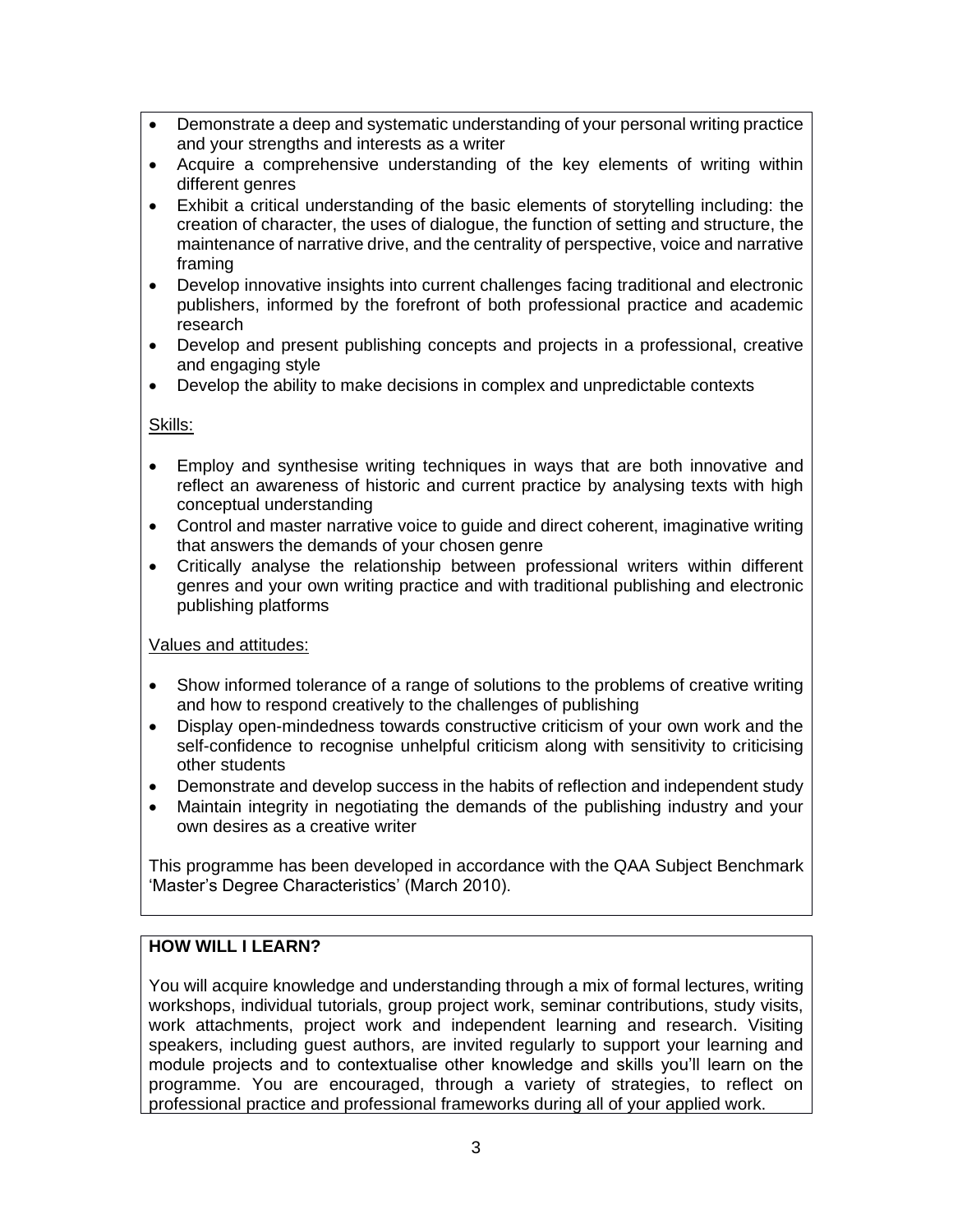You will acquire attitudes and values through your interactions with lecturers, many of whom are professional writers or practicing publishers, and through a critical, reflective approach to your own writing practice and to working in publishing. Leading writers act as guest tutors and mentors while senior members of the publishing industry regularly visit and often sponsor projects. Publishing and writing master-classes also enable you to debate current issues within your field. Moodle is also embedded as a learning tool within the programme, offering you opportunities to interact with your fellow students and other programme academic staff outside of the classroom or workshop.

Your intellectual and cognitive skills will be developed through the programme's range of learning modes, which include lectures, seminars, tutorials, coursework, and independent study. Your coursework will include creative writing, group work, individual essays and research reports.

# *WHAT TYPES OF ASSESSMENT AND FEEDBACK CAN I EXPECT?*

Assessment and Assessment Criteria

Summative assessment of the programme outcomes occur across the core and elective modules, and in the major project. Individual modules deploy a range of assessment methods, and include: analytical essays, examinations, assessed group and individual projects, including presentations with supporting research; portfolios of writing and publishing research which demonstrate evidence of skills gained through reflective analysis; professionally realistic submissions and an optional placement module; research-based assignments; and a substantial professional project or analytical dissertation.

The core modules typically offer an individual assessment (which may include a portfolio of creative writing, a substantial piece of redrafted creative writing with an accompanying self-reflective essay or a critical academic essay or a researched book proposal).

Many of the 15-credit elective modules combine individual assessments (which might be an essay or submission in a professional format) with a group assignment which typically offer credit for the appropriateness of the presentation in addition to research and knowledge.

Assessment Criteria are descriptions, based on the intended learning outcomes, of the skills, knowledge or attitudes that you need to demonstrate to complete an assessment successfully. The criteria are a mechanism by which the quality of an assessment can be measured. Grade-Related Criteria are descriptions of the level of skills, knowledge or attributes that you need to demonstrate in order to achieve a certain grade or mark in an assessment, providing a mechanism by which the quality of an assessment can be measured and placed within the overall set of marks. Assessment Criteria and Grade-Related Criteria will be made available to you to support you in completing assessments. These may be provided in programme handbooks, module specifications, on the virtual learning environment or attached to a specific assessment task.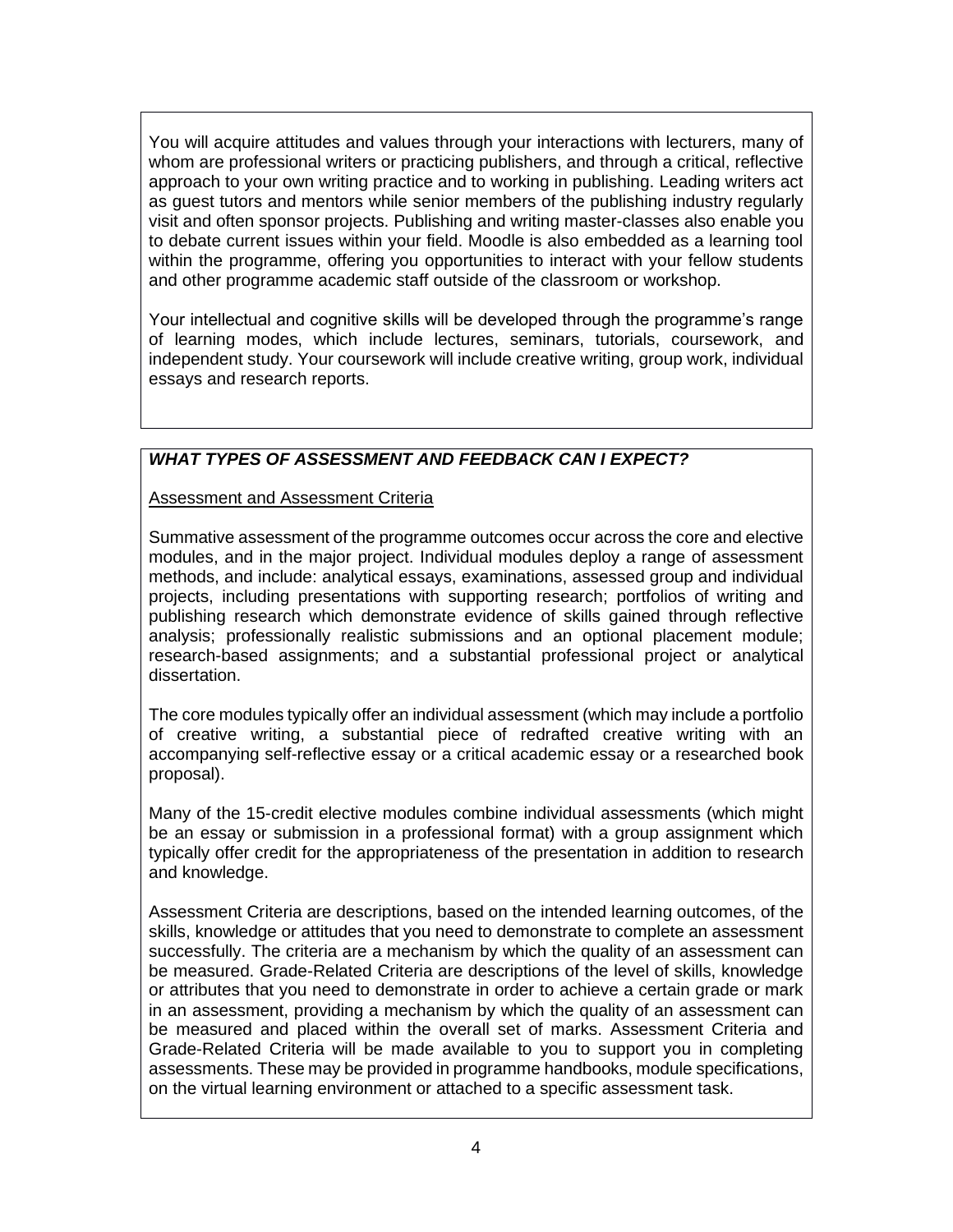#### Feedback on assessment

You can expect feedback that relates to the programme's consistent assessment criteria (as specified in the Programme Handbook, with supporting, formative teaching and exercises before assignments are marked for module credit). The module leaders will also give feedback related to the specific marking criteria for individual assignments. The programme's marking and feedback processes aim to ensure development of your skills and achievement throughout the programme, and especially to support your major project.

The timing of assignments and feedback is designed to enhance your cumulative confidence, skills and knowledge throughout the programme; and both individual and personal tutors are available to further support your creative and academic practice as well as your publishing-specific understanding and skills.

Feedback will be provided in line with our Assessment and Feedback Policy. In particular, you will normally be provided with feedback within three weeks of the submission deadline or assessment date. This would normally include a provisional grade or mark. For end of module examinations or an equivalent significant task (e.g. an end of module project), feedback will normally be provided within four weeks. The timescale for feedback on final year projects or dissertations may be longer. The full policy can be found at:

https://www.city.ac.uk/ data/assets/pdf\_file/0009/452565/Assessment-and-[Feedback-Policy...pdf](https://www.city.ac.uk/__data/assets/pdf_file/0009/452565/Assessment-and-Feedback-Policy...pdf)

### Assessment Regulations

In order to pass your Programme, you should complete successfully or be exempted from the relevant modules and assessments and will therefore acquire the required number of credits.

The Pass mark for each module is 50%. Where there is more than one assessed component in a module the overall mark will be derived from an aggregation of the separate components. For the creative writing major project, all assessed work must achieve a 50 per cent minimum mark in all assessment components; further details will be found in the module specification.

If you fail an assessment component or a module you will normally be offered one resit attempt. However, if you did not participate in the first assessment and have no extenuating circumstances, you may not be offered a resit.

If you are successful in the resit, you shall be awarded the credit for that module. The mark used for the purpose of calculation towards your Award shall be capped at 50 per cent for resits.

If you do not satisfy your resit by the date specified you will not progress and the Assessment Board shall require that you withdraw from the Programme.

If you fail to meet the requirements for the Programme, but satisfy the requirements for a lower-level Award, then a lower qualification may be awarded as per the table below. If you fail to meet the requirements for the Programme and are not eligible for the award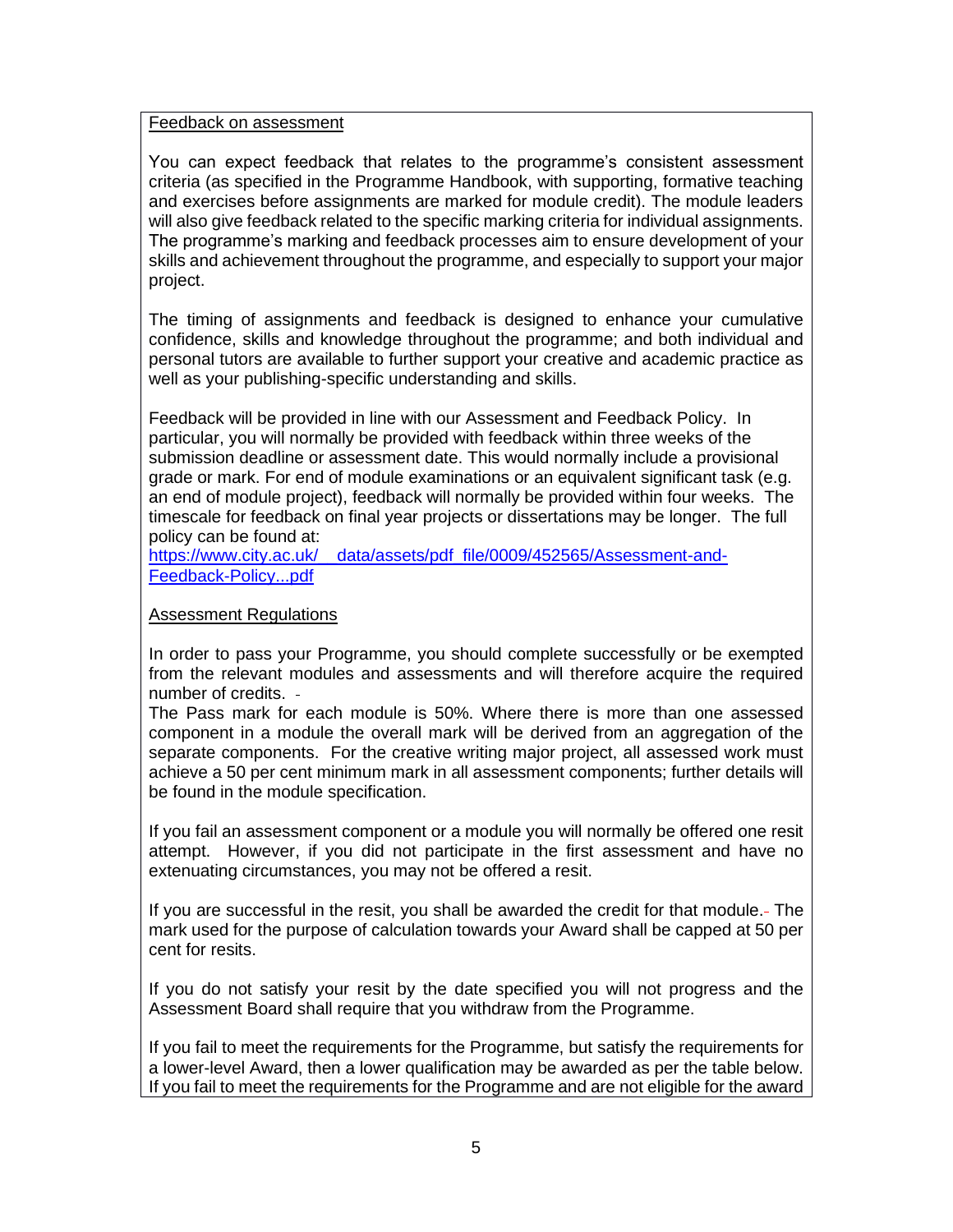of a lower level qualification, the Assessment Board shall require that you withdraw from the Programme.

If you would like to know more about the way in which assessment works at City, please see the full version of the Assessment Regulations at: [http://www.city.ac.uk/\\_\\_data/assets/word\\_doc/0003/69249/s19.doc](http://www.city.ac.uk/__data/assets/word_doc/0003/69249/s19.doc)

# **WHAT AWARD CAN I GET?**

Master's Degree:

|                     | <b>HE</b><br>Level | <b>Credits</b> | Weighting<br>(%) | <b>Class</b>            | % required |
|---------------------|--------------------|----------------|------------------|-------------------------|------------|
| Taught              |                    | 120            | -67              | <b>With Distinction</b> | 70         |
| <b>Dissertation</b> |                    | 60             | 33               | <b>With Merit</b>       | 60         |
|                     |                    |                |                  | Without                 | 50         |
|                     |                    |                |                  | classification          |            |

Postgraduate Diploma:

|        | <b>HE</b><br>Level | <b>Credits</b> | Weighting<br>(%) | <b>Class</b>              | % required |
|--------|--------------------|----------------|------------------|---------------------------|------------|
| Taught |                    | 120            | 100              | <b>With Distinction</b>   | 70         |
|        |                    |                |                  | <b>With Merit</b>         | 60         |
|        |                    |                |                  | Without<br>classification | 50         |

Postgraduate Certificate:

|               | HE.<br>Level | <b>Credits</b> | Weighting<br>(%) | <b>Class</b>      |                         | % required |
|---------------|--------------|----------------|------------------|-------------------|-------------------------|------------|
| <b>Taught</b> |              | 60             | 100              |                   | <b>With Distinction</b> | 70         |
|               |              |                |                  | <b>With Merit</b> |                         | 60         |
|               |              |                |                  | Without           |                         | 50         |
|               |              |                |                  | classification    |                         |            |

# **WHAT WILL I STUDY?\***

Taught component

There are four compulsory modules:

| <b>Module Title</b>         | <b>SITS</b>   | <b>Module</b>  | Core/           | <b>Compensation</b> | Level |
|-----------------------------|---------------|----------------|-----------------|---------------------|-------|
|                             | Code          | <b>Credits</b> | <b>Elective</b> | Yes/No              |       |
| Reading as a Writer         | <b>CWM965</b> | 15             | Core            | No                  |       |
| <b>Creative Writing</b>     | <b>PBM010</b> | 30             | Core            | <b>No</b>           |       |
| Workshop                    |               |                |                 |                     |       |
| The Role of Editorial &     | <b>PBM002</b> | 15             | Core            | <b>No</b>           |       |
| <b>Production: Managing</b> |               |                |                 |                     |       |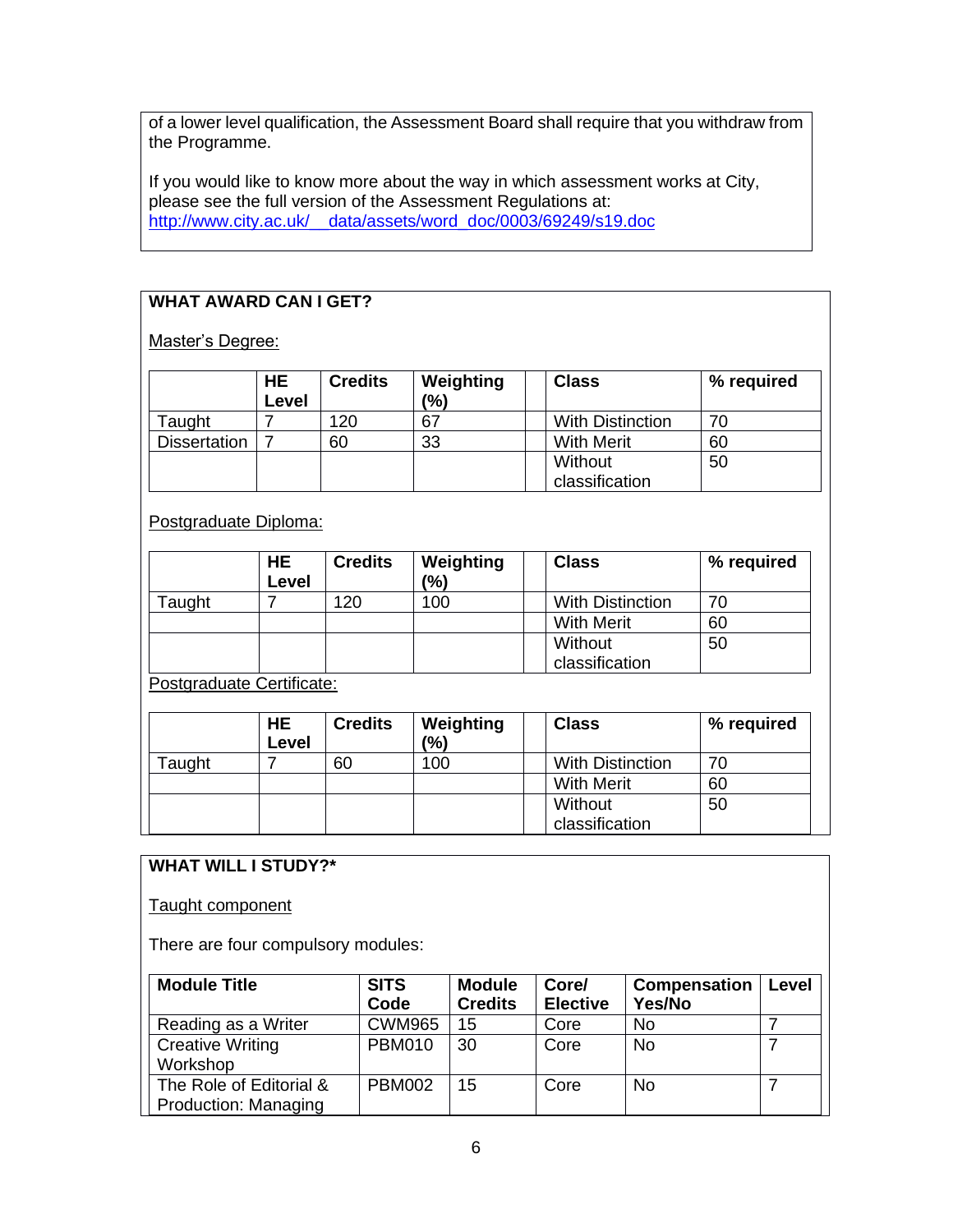| Authors, Lists &                                                                                                           |               |    |          |           |                |
|----------------------------------------------------------------------------------------------------------------------------|---------------|----|----------|-----------|----------------|
| <b>Intellectual Property</b>                                                                                               |               |    |          |           |                |
| <b>Digital Publishing</b>                                                                                                  | <b>PBM003</b> | 15 | Core     | <b>No</b> | $\overline{7}$ |
| Students must also complete three taught modules from these options, all 15 credits,<br>of which one can be an ENM module: |               |    |          |           |                |
| Business & Marketing in<br>Publishing                                                                                      | <b>PBM001</b> | 15 | Elective | Yes       | $\overline{7}$ |
|                                                                                                                            | <b>PBM009</b> | 15 | Elective | Yes       | $\overline{7}$ |
| Understanding<br>Globalisation &<br>International Publishing                                                               |               |    |          |           |                |
| Working in Publishing:<br>Professional Placements,<br><b>Skills &amp; Development</b>                                      | <b>PBM005</b> | 15 | Elective | Yes       | $\overline{7}$ |
| <b>Digital Product</b><br>Innovation                                                                                       | <b>PBM011</b> | 15 | Elective | Yes       | $\overline{7}$ |
| How to Make a Book:<br><b>Creating &amp; Developing</b><br><b>Content in Print</b>                                         | <b>PBM006</b> | 15 | Elective | Yes       | $\overline{7}$ |
| The Power of Publishing:<br>Strategy, Diversity &<br>Sustainability                                                        | <b>PBM007</b> | 15 | Elective | Yes       | $\overline{7}$ |
| <b>Constituting Identities</b>                                                                                             | <b>ENM004</b> | 15 | Elective | Yes       | $\overline{7}$ |
| <b>Imagined Communities</b>                                                                                                | <b>ENM005</b> | 15 | Elective | Yes       | $\overline{7}$ |
| <b>Literary Cartographies</b>                                                                                              | <b>ENM006</b> | 15 | Elective | Yes       | $\overline{7}$ |
| Genre in Context                                                                                                           | <b>ENM007</b> | 15 | Elective | Yes       | $\overline{7}$ |
| Text and Image                                                                                                             | <b>ENM009</b> | 15 | Elective | Yes       | $\overline{7}$ |
| Theorising Women's<br>Writing                                                                                              | <b>ENM008</b> | 15 | Elective | Yes       | $\overline{7}$ |
| <b>Climate Futures: Writing</b><br>the Environment                                                                         | <b>ENM010</b> | 15 | Elective | Yes       | $\overline{7}$ |

#### Dissertation component

The Creative Writing Dissertation module is required for the award of an MA:

| <b>Module Title</b>              | <b>SITS</b><br>Code | Module   Core/<br><b>Credits</b> | Elective I | Compensation   Level<br>Yes/No |  |
|----------------------------------|---------------------|----------------------------------|------------|--------------------------------|--|
| Creative Writing<br>Dissertation | <b>CWM970</b>       | <u> 1 60 </u>                    | Core       | No.                            |  |

*\*Please note that this is an indicative list. These modules are subject to change depending on staff availability, student demand and some are offered on a biennial basis. There is no guarantee that every elective module listed above will run.*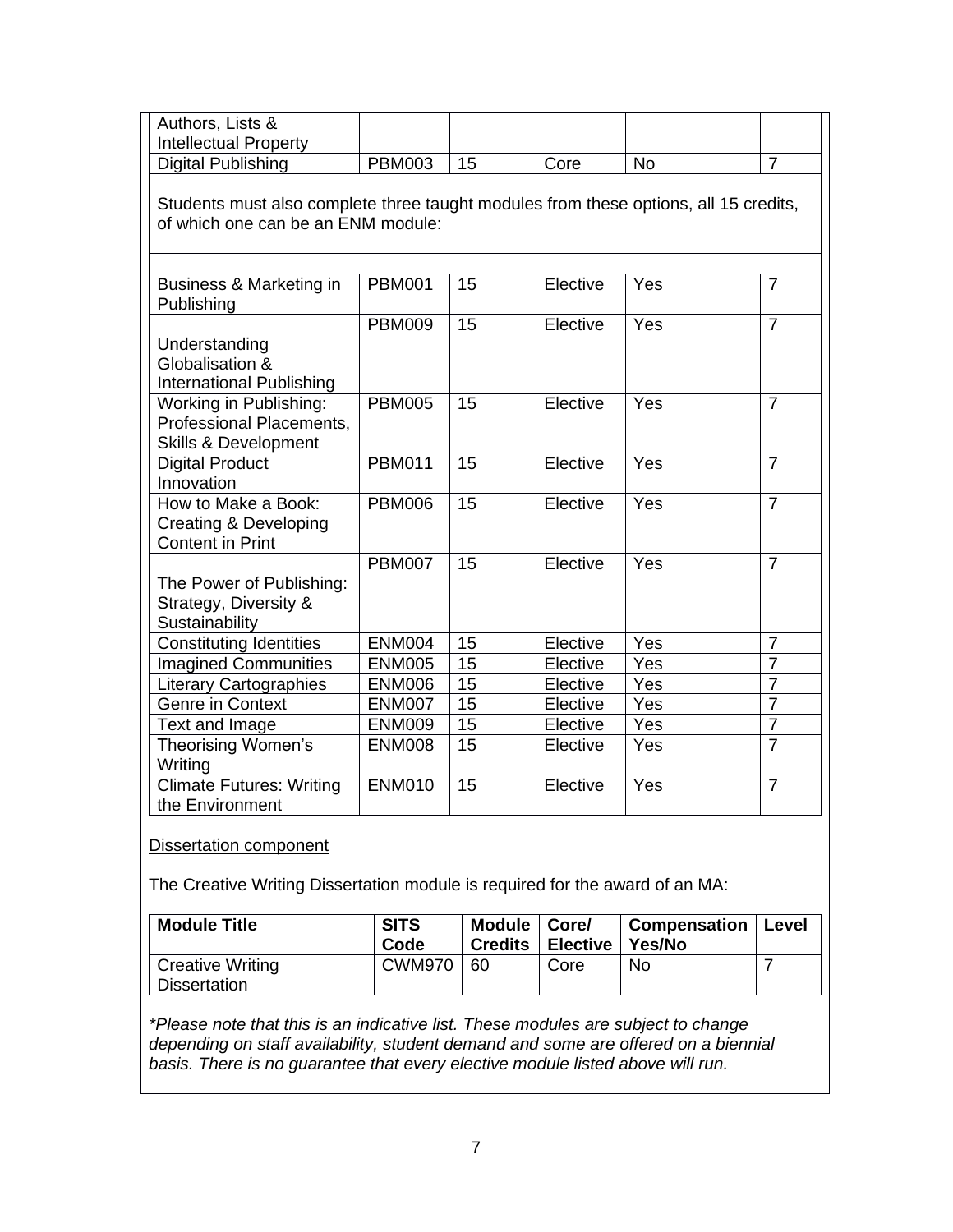# **TO WHAT KIND OF CAREER MIGHT I GO ON?**

As part of the suite of creative writing programmes on offer at City, University of London you will benefit from our reputation for placing graduate students with agents and with major publishers. Aspiring writers on the programme will get exposure to agents, editors and others within both traditional and electronic publishing. For those who are interested in pursuing publishing as a career, we have for many years supported the career prospects of our publishing graduates via supportive links with an industry advisory board as well as alumni.

Among our alumni's recent career achievements are:

PhD in English candidate, City, University of London Team Assistant, The Brotherhood Games Ltd Editorial Assistant, National Book Trust, India Bookseller, Waterstones Production Assistant and Contracts Assistant, Bloomsbury Editorial intern, WKND Magazine, Dubai Editorial Assistant, Lovatts Media, Australia Assistant to VP of Creative Development, ABC Signature Studios, Los Angeles Published novelist and English professor, Savannah College of Art and Design, Atlanta Marketing & PR Trainee, Isgro Gesundheitskommunikation GmbH & Co. KG Published author and PhD Creative Writing candidate, University of East Anglia Marketing Assistant, Orri, Specialist Treatment Centre Writer and Translator, Oslo Writer and Acquisitions and Publishing Assistant, Insight Editions, Los Angeles Editor and Community Manager, Creativepool Published novelist and Rights Manager, House of Anasi Press, Toronto Content Designer and Video Editor, Marketing Films

If you would like more information on the Careers support available at City, please go to: [http://www.city.ac.uk/careers/for-students-and-recent-graduates.](http://www.city.ac.uk/careers/for-students-and-recent-graduates)

### **WHAT STUDY ABROAD OPTIONS ARE AVAILABLE? - N/A**

# **WHAT PLACEMENT OPPORTUNITIES ARE AVAILABLE?**

The MA in Creative Writing and Publishing encourages all students to gain placement or project experience in sectors and roles that are consistent with your career ambitions. Options will be reviewed from the beginning of the teaching year, with the active support of your personal tutor and other members of the programme team.

The programme enjoys the consistent support of the major UK publishing groups and literary agencies as well as independent companies and organisations. Placements and projects cannot be guaranteed. Recent professional placements and projects have included: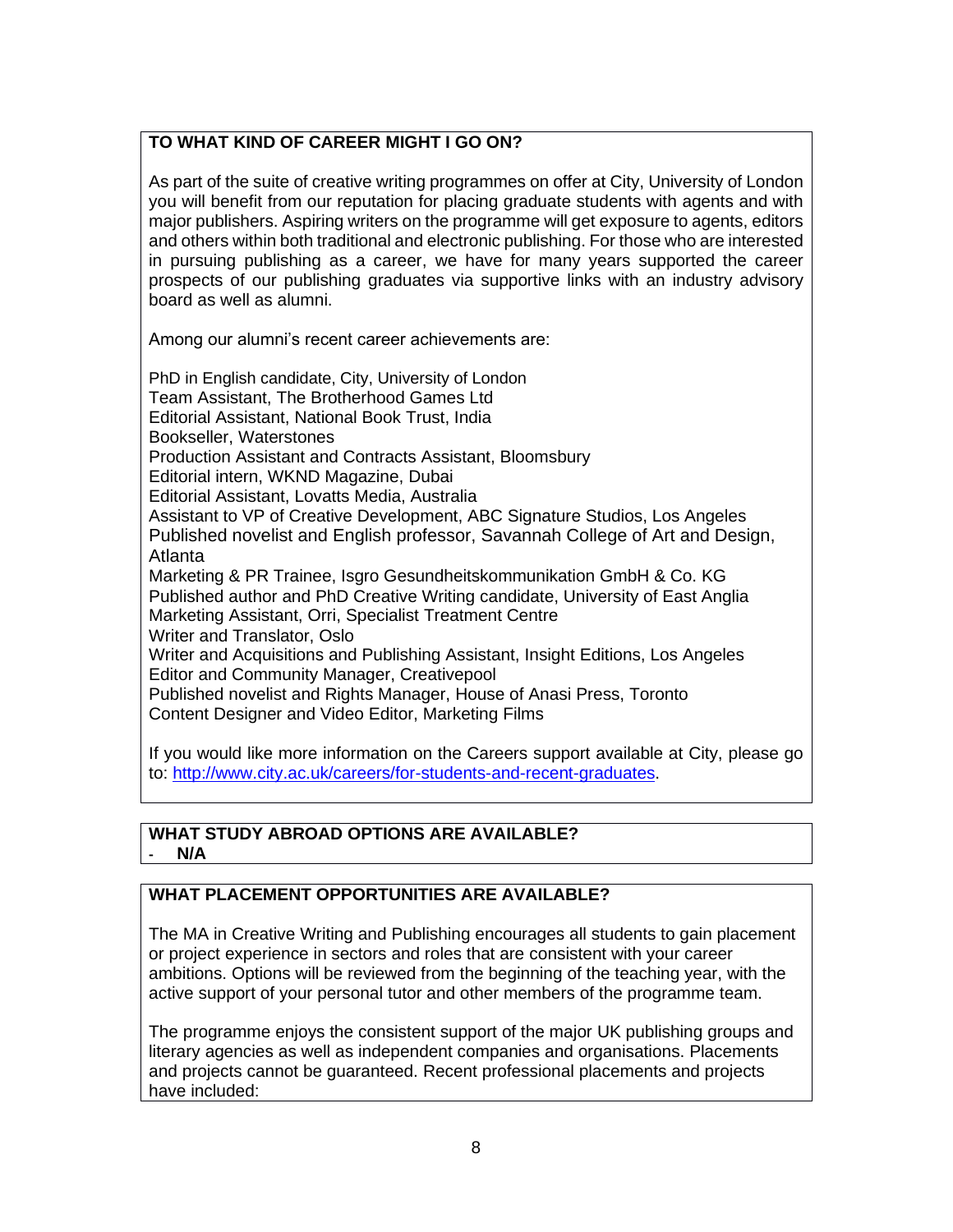Can or Worms (Indie publisher) Caroline Sheldon (Literary Agency) The Tandem Collective (Book Marketing Agency) Clean Prose (Writers' Agency) Professional project on translation agents and editorial The Bard (literary magazine, Managing Editor) Head of Zeus Penguin Random House Maeva Ediciones (Spain) Granta Magazine Carmignani Editrice (Italy) Pavilion Books Andrew Nurnberg (Literary Agency) Bloomsbury: Marketing, Rights and Digital Quarto: Editorial Editions Perrin (Paris), Editorial and PR Haymarket: Rotating, including Marketing, Editorial and Strategy Hachette: Marketing and Digital at Hodder, and Production and International Sales at **Octopus** Abrams & Chronicle: International and Special Sales HarperCollins: Production, Editorial, Marketing, Strategy and International Sales OUP: Textbook Editorial and ELT Marketing

#### **WILL I GET ANY PROFESSIONAL RECOGNITION? - N/A**

# **HOW DO I ENTER THE PROGRAMME?**

To apply, you will normally be expected, as a minimum, to offer:

- a 2.1 honours degree or equivalent, and/or
- evidence of a commitment to a career as a professional writer in some capacity or in the publishing industry
- evidence of a capacity to write original prose fiction to a good standard

You are also encouraged to apply if you have relevant professional experience; or if you can offer prior learning which may satisfy City's requirements for RPL/RPEL. If your first language is not English, you may also be expected to offer Level 7.0 in the IELTS English language test.

The City MAs in Creative Writing & Publishing were in 2021-22 supported by the following award:

The David Tebbutt Scholarship, awarded jointly with Faber & Faber and the Tebbutt family.

The award is competitive, and the application criteria are available on programme's website, reflecting the funders' stated preferences.